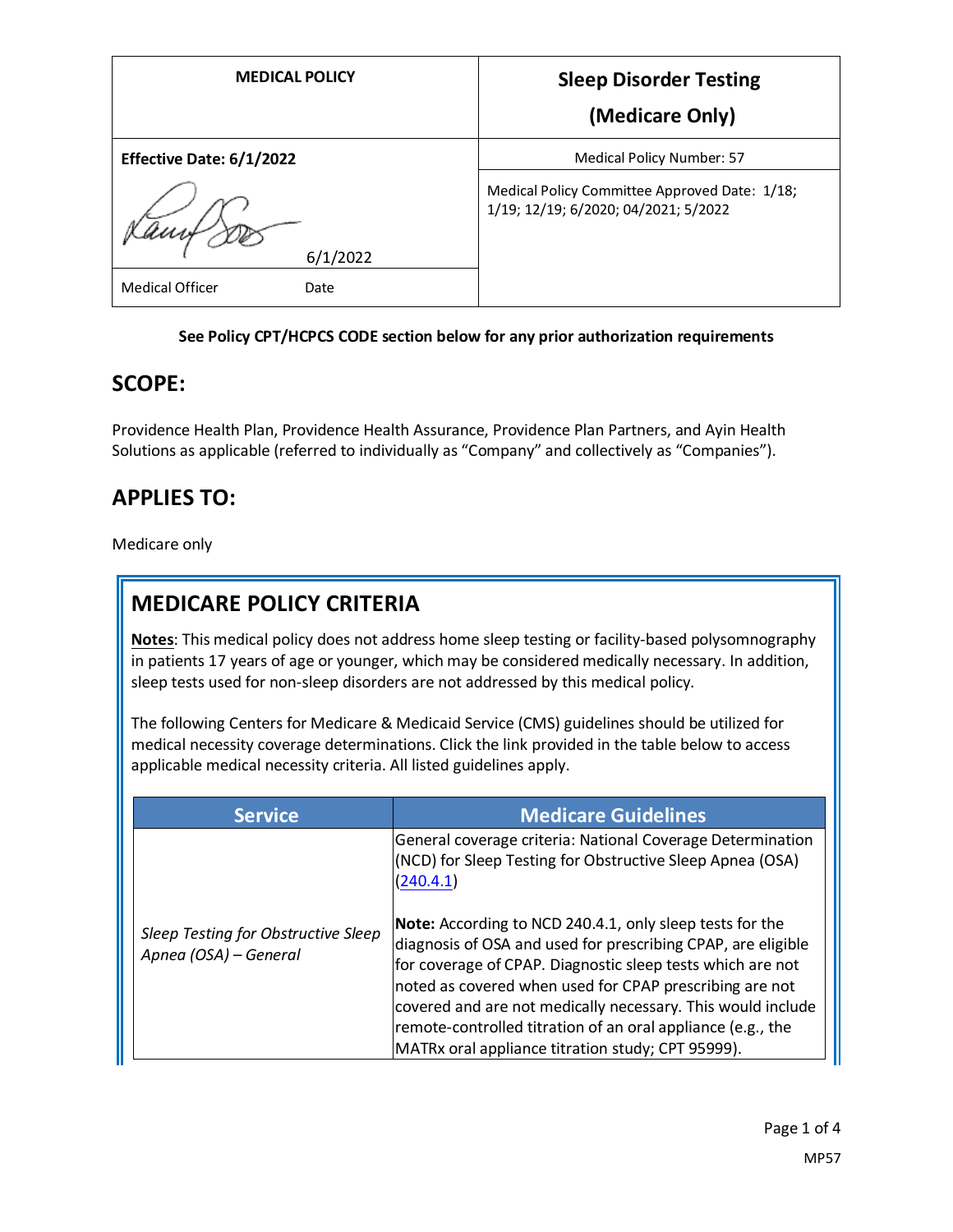### **MEDICAL POLICY Sleep Disorder Testing**

**(Medicare Only)**

| Polysomnography and Other Sleep<br><b>Studies for OSA and Additional</b><br><b>Sleep Related Breathing Disorders</b> | In addition to sleep testing for OSA (supplementing the                                                             |
|----------------------------------------------------------------------------------------------------------------------|---------------------------------------------------------------------------------------------------------------------|
| Includes:                                                                                                            | above NCD), the following Medicare reference provides<br>coverage and non-coverage guidance for other sleep related |
| Polysomnography (PSG) testing                                                                                        | disorders:                                                                                                          |
| Split-night studies                                                                                                  | Local Coverage Determination (LCD): Polysomnography and                                                             |
| Home sleep testing                                                                                                   | Other Sleep Studies (L34040)                                                                                        |
| Multiple sleep latency test<br>$\bullet$<br>(MSLT)                                                                   |                                                                                                                     |
| Abbreviated Daytime Sleep Study<br>(PAP-NAP) to Assess CPAP/BiPAP<br>Compliance                                      | LCA: Abbreviated Daytime Sleep Study (e.g. PAP-NAP)<br>(A55479)                                                     |
| Actigraphy Testing (CPT 95803)                                                                                       | Local Coverage Article (LCA): Billing and Coding:<br>Polysomnography and Other Sleep Studies (A57698)               |
| Sleep Testing for Chronic Insomnia                                                                                   | LCD: Polysomnography and Other Sleep Studies (L34040)                                                               |
| or Insomnia Related to Depression                                                                                    | Medicare Benefit Policy Manual, Chapter 15 - Covered                                                                |
|                                                                                                                      | Medical and Other Health Services, §70 - Sleep Disorder                                                             |
|                                                                                                                      | Clinics, C. Polysomnography for Chronic Insomnia Is Not                                                             |
|                                                                                                                      | Covered                                                                                                             |

### **BILLING GUIDELINES**

#### General

See associated local coverage articles (LCAs) for related billing and coding guidance, as well as appropriate sites of service and frequency utilization allowances and limitations:

LCA: Billing and Coding: Polysomnography and Other Sleep Studies [\(A57698\)](https://www.cms.gov/medicare-coverage-database/details/article-details.aspx?articleId=57698)

Several procedure codes in this policy may only be considered medically necessary when:

- Reported with an ICD-10 (diagnosis) code included in the above LCA for the code group;
- Performed in the place of service deemed appropriate in the above LCA; **and/or,**
- Performed at a frequency no more than allowed by either the LCD or LCA.

Claims submitted without a medically necessary diagnosis code, *or* performed in an inappropriate setting, *or* testing performed more frequently than indicated will be denied as not medically necessary.

### Repeat Sleep Testing

Medical records must support the medical necessity of additional tests above the noted utilization frequency limits found in the LCD L34040 and/or LCA A57698. *(Medicare Benefit Policy Manual, Chapter 15 – Covered Medical and Other Health Services, §70 - Sleep Disorder Clinics)*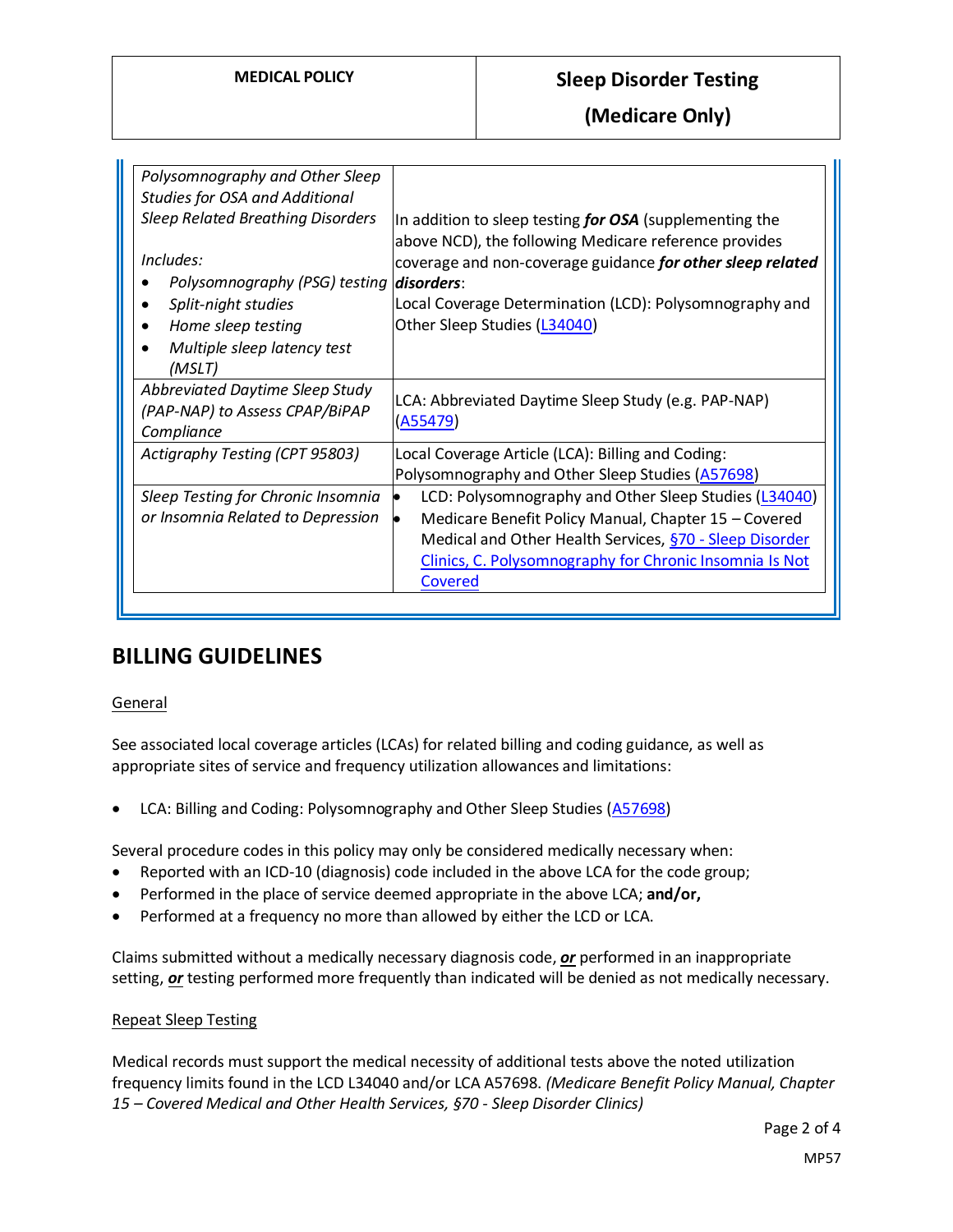# **CPT/HCPCS CODES**

### **Medicare Only**

# No Prior Authorization Required

Note: Inclusion of a code in this section does not guarantee reimbursement or coverage. The following codes do not require routine review for medical necessity, but they may be subject to audit or benefit denial.

#### **Facility-Based Polysomnography**

**Note:** According to LCA A57698, CPT codes 95808, 95810 and 95811 should be performed in a **facility**based sleep study laboratory and not in the home or a mobile facility. Because they are attended by a technologist, tests represented by CPT 95807 would also be expected to be performed in a facility.

|                                                                                                      | Multiple sleep latency or maintenance of wakefulness testing, recording, analysis and                                                                                                                                       |  |
|------------------------------------------------------------------------------------------------------|-----------------------------------------------------------------------------------------------------------------------------------------------------------------------------------------------------------------------------|--|
| 95805                                                                                                | interpretation of physiological measurements of sleep during multiple trials to assess<br>sleepiness                                                                                                                        |  |
| 95807                                                                                                | Sleep study, simultaneous recording of ventilation, respiratory effort, ECG or heart rate, and<br>oxygen saturation, attended by a technologist                                                                             |  |
| 95808                                                                                                | Polysomnography; any age, sleep staging with 1-3 additional parameters of sleep, attended<br>by a technologist                                                                                                              |  |
| 95810                                                                                                | Polysomnography; age 6 years or older, sleep staging with 4 or more additional parameters<br>of sleep, attended by a technologist                                                                                           |  |
| 95811                                                                                                | Polysomnography; age 6 years or older, sleep staging with 4 or more additional parameters<br>of sleep, with initiation of continuous positive airway pressure therapy or bilevel ventilation,<br>attended by a technologist |  |
| <b>Home Sleep Studies</b>                                                                            |                                                                                                                                                                                                                             |  |
| Note: Consecutive home sleep studies are considered a single test. Additional reimbursement will not |                                                                                                                                                                                                                             |  |
| be covered for consecutive home sleep study nights. According to LCA A57698, CPT codes 95800,        |                                                                                                                                                                                                                             |  |
| 95801 and 95806 may be performed in the home or a facility, and HCPCS codes G0398, G0399, or         |                                                                                                                                                                                                                             |  |
| G0400 may be performed in the home.                                                                  |                                                                                                                                                                                                                             |  |
| G0398                                                                                                | Home sleep study test (HST) with type ii portable monitor, unattended; minimum of 7<br>channels: EEG, EOG, EMG, ECG/heart rate, airflow, respiratory effort and oxygen saturation                                           |  |
| G0399                                                                                                | Home sleep test (HST) with type iii portable monitor, unattended; minimum of 4 channels: 2<br>respiratory movement/airflow, 1 ECG/heart rate and 1 oxygen saturation                                                        |  |
| G0400                                                                                                | Home sleep test (HST) with type iv portable monitor, unattended; minimum of 3 channels                                                                                                                                      |  |
| 95800                                                                                                | Sleep study, unattended, simultaneous recording; heart rate, oxygen saturation, respiratory<br>analysis (eg, by airflow or peripheral arterial tone), and sleep time                                                        |  |
| 95801                                                                                                | Sleep study, unattended, simultaneous recording; minimum of heart rate, oxygen saturation,<br>and respiratory analysis (eg, by airflow or peripheral arterial tone)                                                         |  |
| Sleep study, unattended, simultaneous recording of, heart rate, oxygen saturation,                   |                                                                                                                                                                                                                             |  |
| 95806                                                                                                | respiratory airflow, and respiratory effort (eg, thoracoabdominal movement)                                                                                                                                                 |  |